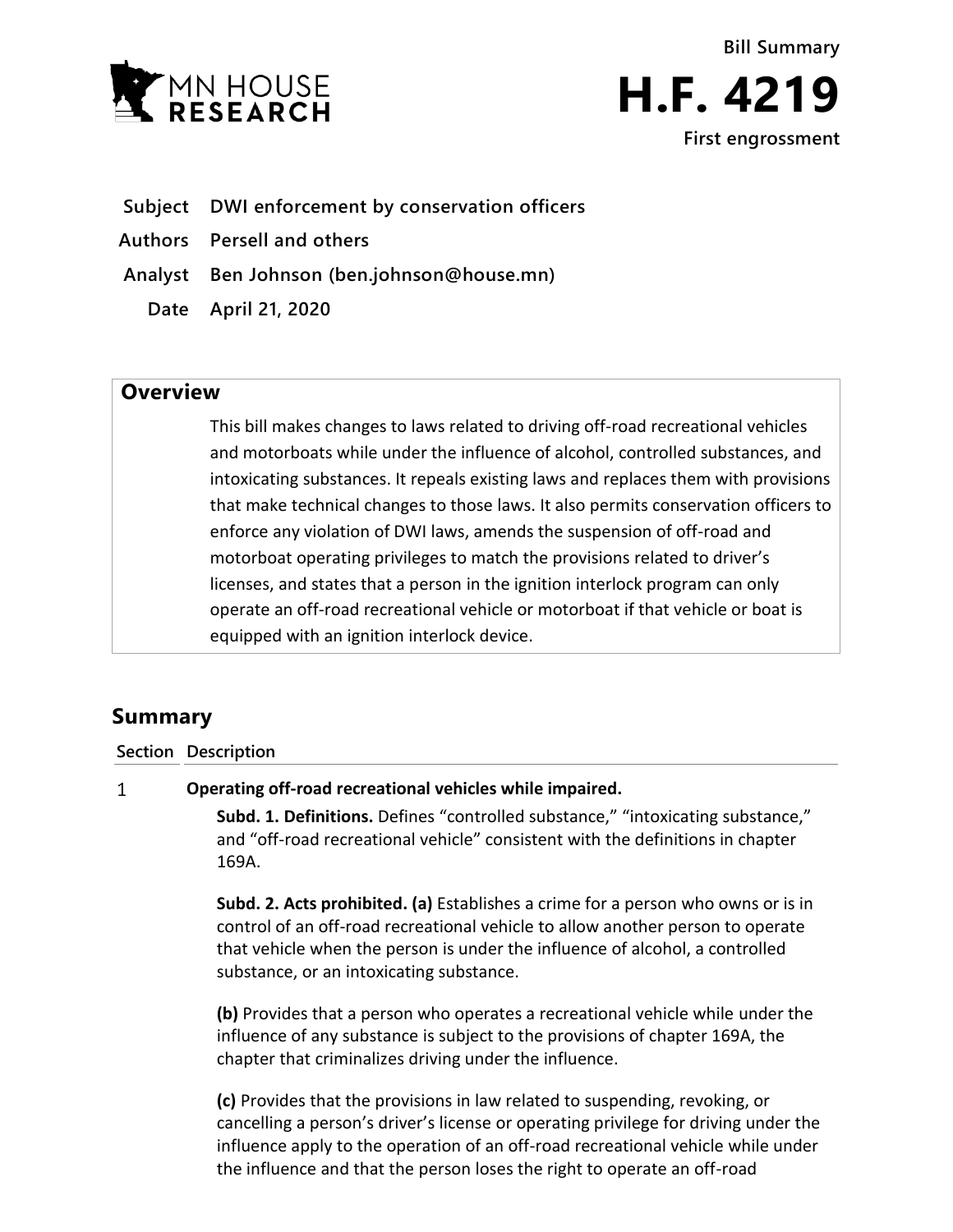### **Section Description**

recreational vehicle for the same period of time that the person loses the right to drive a car or truck.

**(d)** Requires the commissioner of public safety to notify a person of the period during which the person cannot operate an off-road motor vehicle.

**(e)** Requires the court to provide the commissioner of public safety with copies of all convictions and other sanctions imposed under chapter 169A and section 171.177.

**(f)** Provides that, if a person is a participant in the ignition interlock program, that person may only operate an off-road recreational vehicle if that vehicle is equipped with an ignition interlock device.

**Subd. 3. Penalties.** Establishes that a person who violates subdivision 1, paragraph (a) (permitting a person who is under the influence to operate an offroad motor vehicle), is guilty of a misdemeanor. Provides that a person who operates an off-road recreational vehicle during the period of time the person is prohibited from operating such a vehicle is subject to the criminal penalties in section 171.24 which establishes crimes for operating a motor vehicle with a suspended, revoked, or cancelled driver's license.

#### $\overline{2}$ **Operating under the influence of alcohol or controlled substance.**

Makes a conforming change based on the change in section 7 of the bill.

#### $\overline{3}$ **Fines and forfeited bail.**

Requires all fines and forfeited bail collected under sections 84.81 to 84.90 (regulating the operation of snowmobiles) to be deposited in the state treasury with half of the receipts credited to the general fund and half to the snowmobile trails and enforcement account.

#### $\overline{4}$ **Operating while impaired.**

Establishes offenses; criminal penalties; and the suspension, revocation, or cancellation of operating privileges for motor boats that are identical to the provisions for off-road recreational vehicles under section 1 of the bill, including the restriction that a person in the ignition interlock program may only operate a motorboat equipped with an ignition interlock device.

#### 5 **Fines and bail money.**

Makes a conforming change in the section of law that requires fines and forfeited bail for violations of chapter 86B to be deposited in the general fund with half the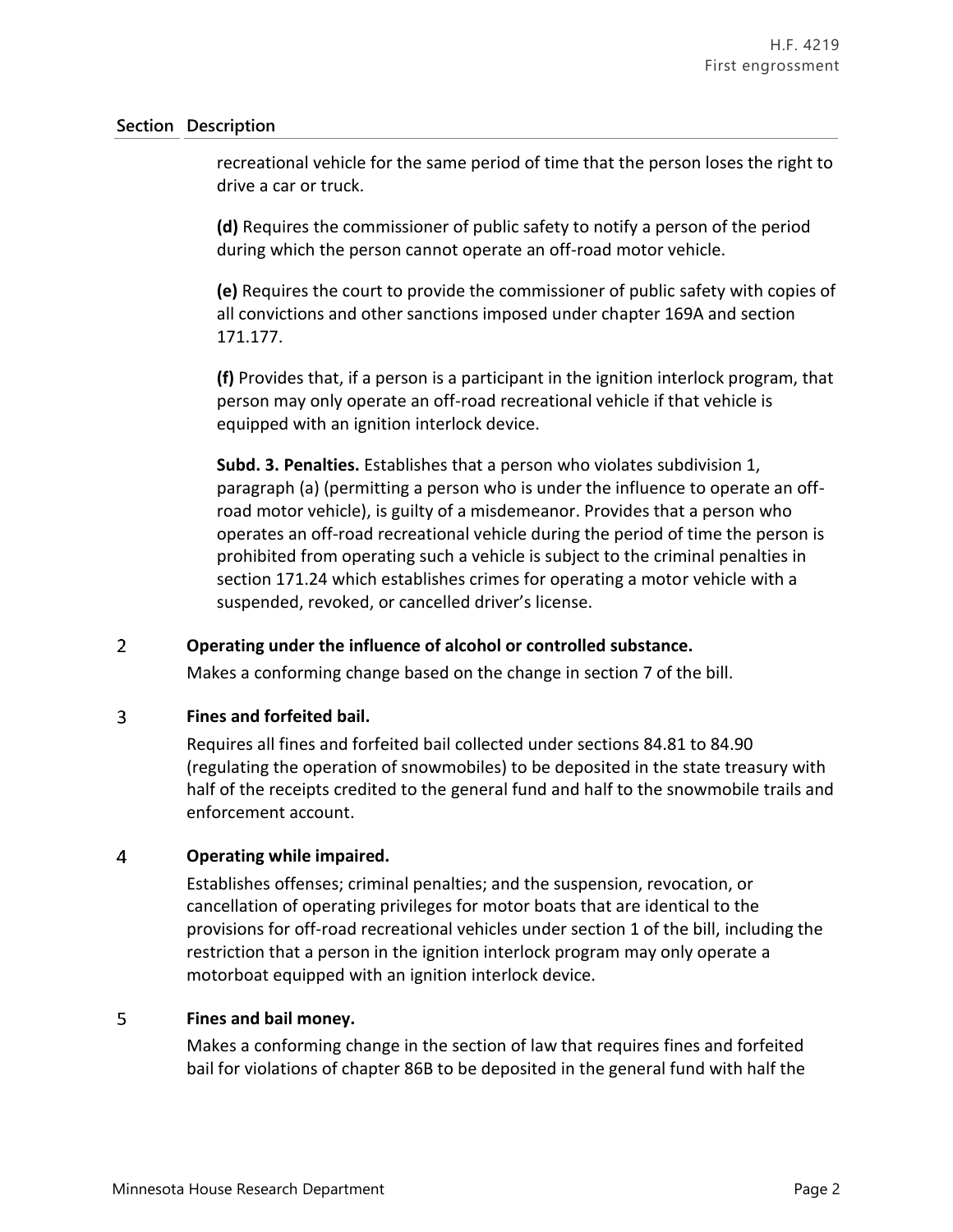### **Section Description**

receipts credited to the water recreation account for the purpose of boat and water safety.

#### 6 **Fines and forfeited bail.**

Removes references to sections 84.81 to 84.91 to conform with the change in section 3 of the bill. Provides that fines and forfeited bail for certain violations involving wild animals and aquatic vegetation must be deposited in the general fund instead of being paid to the county treasurer. States that half of the receipts must be credited to the general fund and half must be credited to the game and fish fund under section 97A.055. Under current law, half the funds are credited to the commissioner and half to the county general revenue fund. But counties in judicial districts listed in section 480.181, subdivision 1, paragraph (b) must provide that money to the general fund and, as of 2005, every county is in a listed judicial district. Strikes paragraphs (b) and (c) which only applied to money credited to county treasurers.

#### $\overline{7}$ **Peace officers.**

Modifies the definition of "peace officer" in chapter 169A to provide that conservation officers are peace officers for all purposes of DWI law.

#### 8 **Driving while impaired crime; motor vehicle.**

Strikes an exception under the general DWI law that excluded motorboats and offroad recreational vehicles.

#### 9 **Off-road recreational vehicles and motorboats.**

Establishes that the provisions related to the revocation of a driver's license, permit, or operating privilege for refusing or failing a test to determine if the person was operating under the influence also apply to the operating privileges for an off-road recreational vehicle and a motorboat. Requires peace officers to provide notification to persons prohibited from operating off-road recreational vehicles and motorboats.

#### 10 **Off-road recreational vehicles and motorboats.**

Establishes that the provisions related to the revocation of a driver's license, permit, or operating privilege for being convicted of operating under the influence also apply to the operating privileges for an off-road recreational vehicle and a motorboat. Requires peace officers to provide notification to persons prohibited from operating off-road recreational vehicles and motorboats.

### 11 **Driving while impaired revocation and prohibition; off-road recreational vehicles and motorboats.**

Establishes that the provisions related to the revocation of a driver's license, permit, or operating privilege for refusing or failing a test, required under a valid warrant, to determine if the person was operating under the influence also apply to the